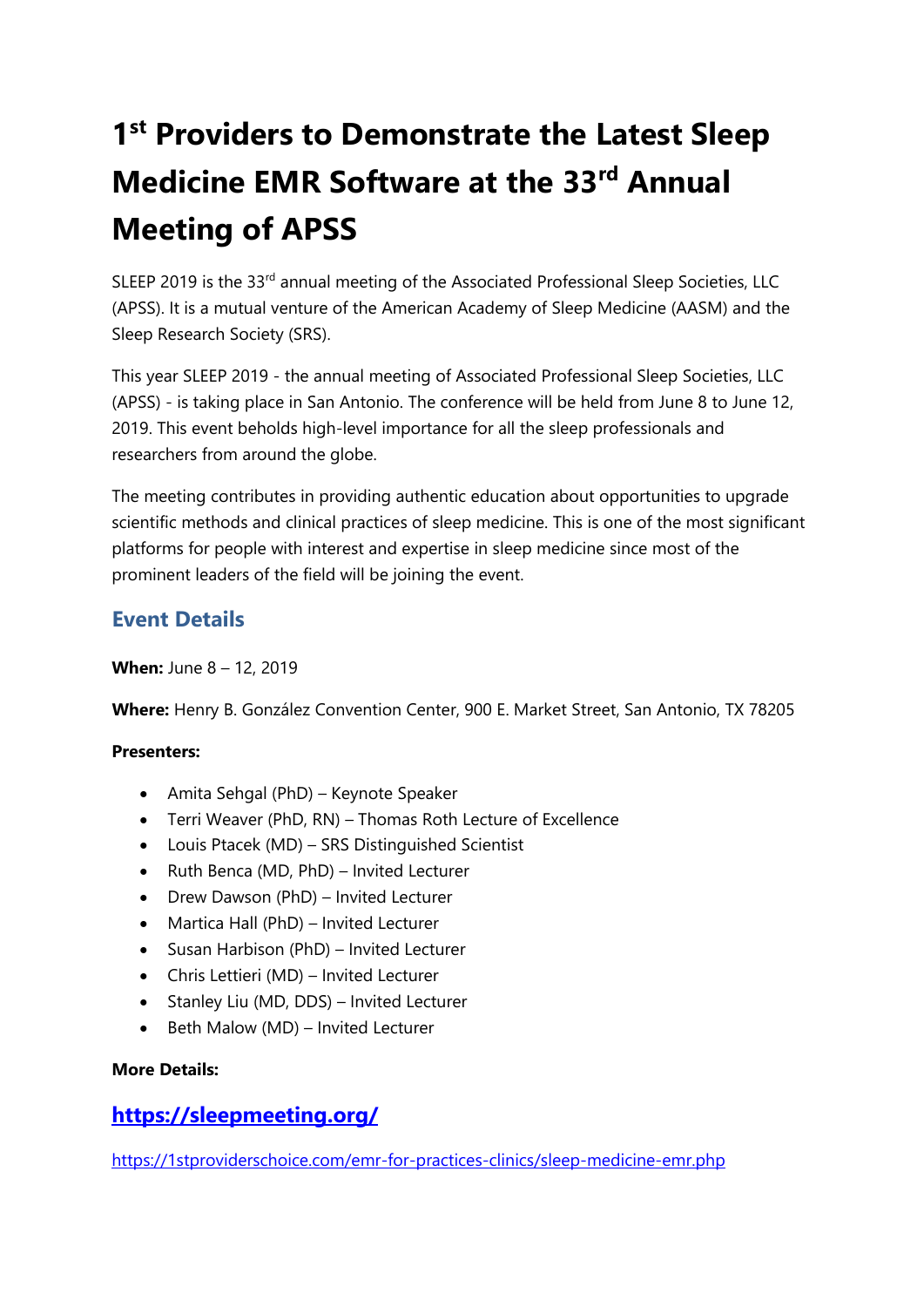## **The Nature of Event**

The nature of the event is highly educational considering the huge number of invited lecturers who will shed light on various topics related to sleep science. There will also be abstract sleep-related presentations, well-executed integrated sessions, clinical workshops, symposia and group discussions.

The list of the topic includes sleep disorders, and sleep deprivation, to neuroscience, genetics, and dreaming. This scientific program also includes presentations over the sleep and circadian studies, analysis reports and researches. It will also contribute significantly towards the interpretation of basic science into clinical application.

## **The Scope of the Event**

There will be all kinds of networking, career and social opportunities. In addition to this, the event will cover preliminary programs for attendees to indulge in. Also, one can expand their schedules to attend intellectual and educational meetups to develop significant networking resources. The agendas and factors discussed in the event will nurture the future of the field by granting career development opportunities at all levels.

### **Sleep Medicine EMR Software**

At SLEEP 2019, 1st Providers Choice - one of the leading brands of EMR Solutions for sleep medicine - will feature the latest sleep medicine EMR Software. This significant exhibition will permit attendees to discover the significance of sleep medicine software and sleep medicine EMR solutions. The demonstration of this exhibition will highlight the scope and advantages of multiple features like EMR, billing, alert, reminders, patient dashboards and other features of sleep centre management software.

This software cannot only upgrade management systems of sleep medicine but they also play a vital role in improving clinical practices. The latest sleep medicine specific EMRs are highly user-friendly which makes them convenient and time-saving.

The EMR software operates in complete synchronization with equipment providers and other sleep management devices. There are many built-in options that facilitate the management with easy record access such as sleep medicine patient portal, note addition in patient records and voice recognition. For patient diagnosis and sleep routine analysis, there are customized templates that save a lot of paper-based procedures as well.

As every feature has enormous importance and scope in sleep medicine's clinical practices, 1st Providers has expertly designed the software to cater to every requirement of sleep professionals.